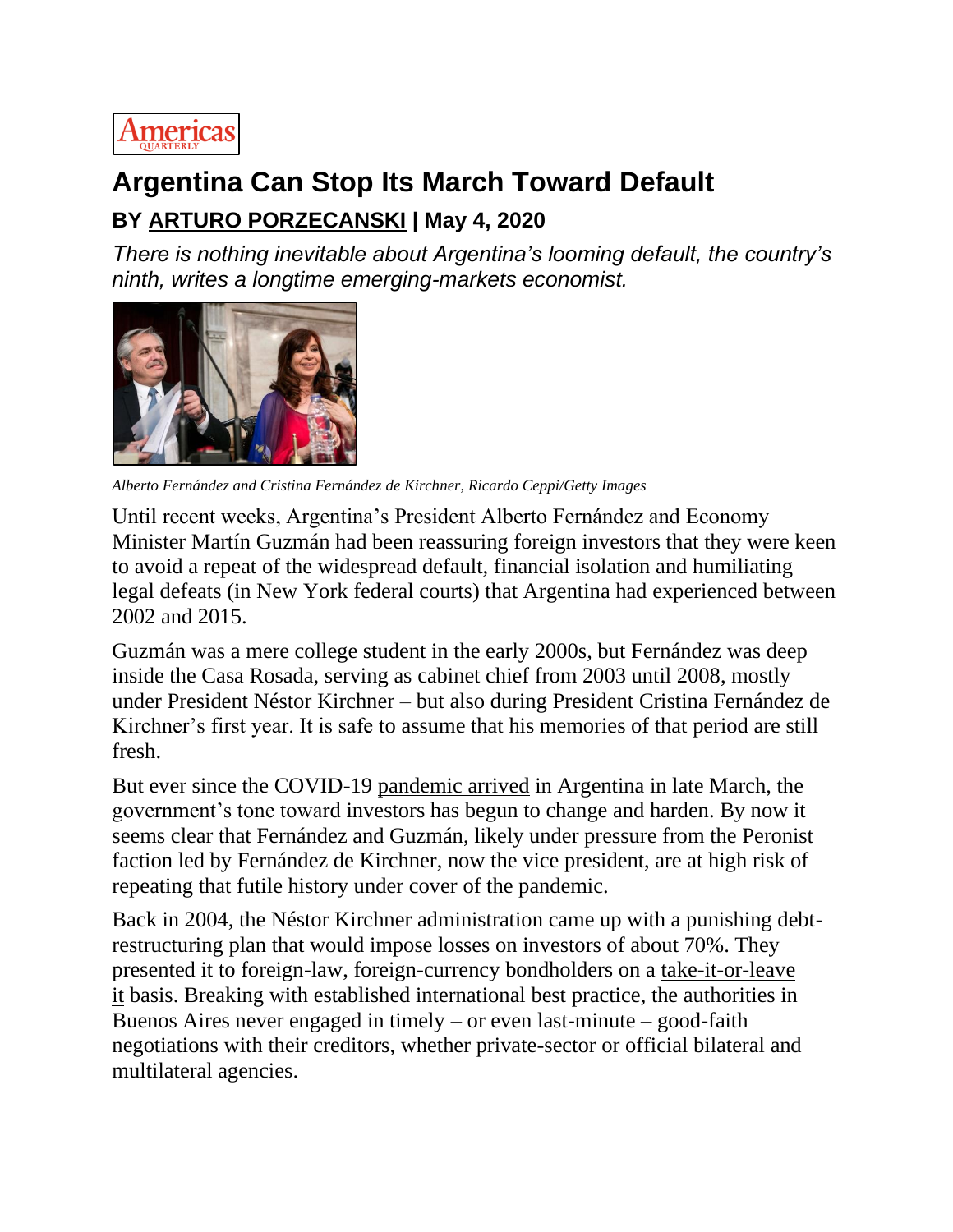Then-Economy Minister Roberto Lavagna went so far as to state that the government would regard a participation in the restructuring plan above 50% of debt holders as having effectively cured the country's default. And this was the official attitude even though the bonds had been issued subject to New York and other foreign law and jurisdictions, most with indentures specifying that 100% of creditors would have to agree to any changes in key payment terms.

It was Argentina's bald violation of creditors' contractual rights that led tens of thousands of investors to withhold their approval of the 2005 debt-restructuring deal, and to run to their respective local courthouses for redress. That reaction to a coercive, unilateral restructuring engendered the investor holdout movement that would come to haunt and isolate Argentina until 2016, spearheaded by the infamous "vulture funds."

Fast-forward to April and May 2020, and the Fernández administration has come up with a harsh debt-restructuring plan featuring a major haircut to investors, this time on the order of 60%. This plan is also being presented to foreign-law, foreigncurrency bondholders on a take-it-or-leave-it basis. Investors holding \$66 billion of bonds are being asked to write off some principal and most interest payments throughout the decades-long life of new bonds to be issued in exchange for existing ones.

Leading investor groups have [spoken](https://www.bloomberg.com/news/articles/2020-04-20/argentina-debt-offer-panned-with-bondholders-girding-for-battle?sref=YOzd6RQQ) out against the government's proposal, and three of them together hold enough bonds to block its acceptance. While Argentine bonds issued in recent years no longer necessitate unanimous investor consent, they do require affirmative votes from super-majorities ranging between two-thirds to 85% of bondholders to modify their payment terms. And yet, according to Guzmán, there is no [room](https://www.pagina12.com.ar/262564-martin-guzman-hicimos-una-oferta-a-los-acreedores-que-la-arg) or time for negotiation.

To make the point crystal clear, the Argentine authorities have now ratcheted up the pressure on investors by skipping a \$503 million payment due on April 22. This sets the clock running on what, after a 30-day grace period, could easily turn into Argentina's ninth sovereign default on foreign-law, foreign-currency debt.

The difference is that today's Argentina cannot afford another long period of international financial isolation. The Kirchners could do so because world commodity prices soared from 2002 until 2008, and after a temporary collapse during the global financial crisis, climbed again until 2012.

This was a godsend: The Kirchners were quick to impose hefty taxes on commodity exports, thereby appropriating from farmers, miners and oilmen the billions of dollars needed to fund populist policies, notably new welfare programs for the poor and subsidies on fuel and public utilities for the middle class.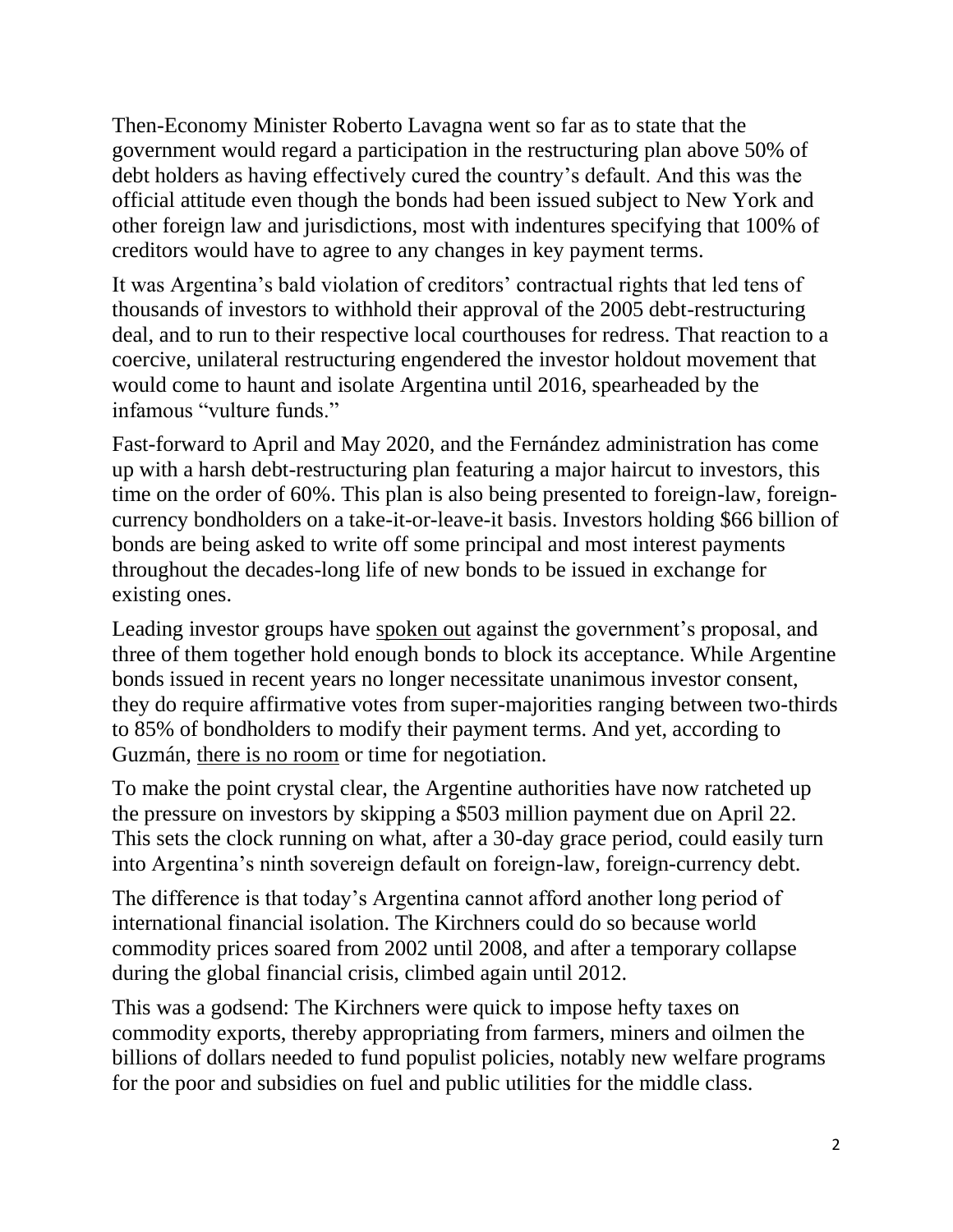However, once commodity prices started to come down and export taxes had to be reduced, lest production for export collapse, populism began to run short of funding. This happened in Argentina as well as in other countries burdened with unaffordable policies, as in Ecuador. When given a chance, voters opted for change and this is how the likes of Mauricio Macri (Argentina) and Lenín Moreno (Ecuador) gained office – only to encounter empty fiscal cupboards and the urgent need to find new financing, having to rein in the populist largesse of their predecessors.

In sharp contrast to the early 2000s, Argentina is now in a very vulnerable position. As is the case everywhere around the globe, dealing with the COVID-19 pandemic, especially through business shutdowns and isolation policies, is precipitating a major shortfall in tax revenues just when government spending must be ramped up on various emergency support programs. A synchronized world recession is meanwhile pushing commodity prices sharply lower – most dramatically in the case of oil, but already 10% lower in dollar terms from a year ago for non-oil commodities on average.

Unable to finance itself domestically or abroad since the middle of last year due to a lack of investor confidence, the government of Argentina has been [leaning](https://www.bloomberg.com/news/articles/2020-04-21/cut-off-from-credit-argentina-gets-central-bank-to-pay-bills?sref=YOzd6RQQ) on the [central](https://www.bloomberg.com/news/articles/2020-04-21/cut-off-from-credit-argentina-gets-central-bank-to-pay-bills?sref=YOzd6RQQ) bank more and more to finance an expanding budgetary deficit. The resulting flood of newly minted pesos is putting [downward](https://www.bloomberg.com/news/articles/2020-04-23/argentines-flock-to-black-market-dollars-as-economic-woes-mount?sref=YOzd6RQQ) pressure on the currency and upward pressure on inflation – a toxic combination.

But there is a way out. Argentina could break the impasse with its private creditors by deciding to seek a refinancing of its outsize debt-service payments to the IMF. This would be achieved by requesting support under an Extended Fund Facility to replace the failed Standby Arrangement during which \$44 billion were disbursed between mid-2018 and mid-2019.

As things stand, the IMF loans are due to be paid back in full between now and 2024. These scheduled payments to the Fund amount to [more](https://www.imf.org/~/media/Files/Publications/CR/2020/English/1ARGEA2020001.ashx) than 40% of total foreign-currency payments the government of Argentina is supposed to make between 2020 and 2024. By Argentina not having a debt-relief deal already in place with the IMF, as is best practice, bondholders are naturally concerned that the payments that would otherwise be made to them will be redirected to pay down the IMF.

Asking for help from the IMF, to be sure, is a third-rail political decision which Fernández cannot take without support from the vice president and her more combative Peronist wing. But it is the only pragmatic solution that at this point could forestall Argentina's slide into a generalized default. In fact, such a partnership with the Fund would pave the way for a gradual return of investor